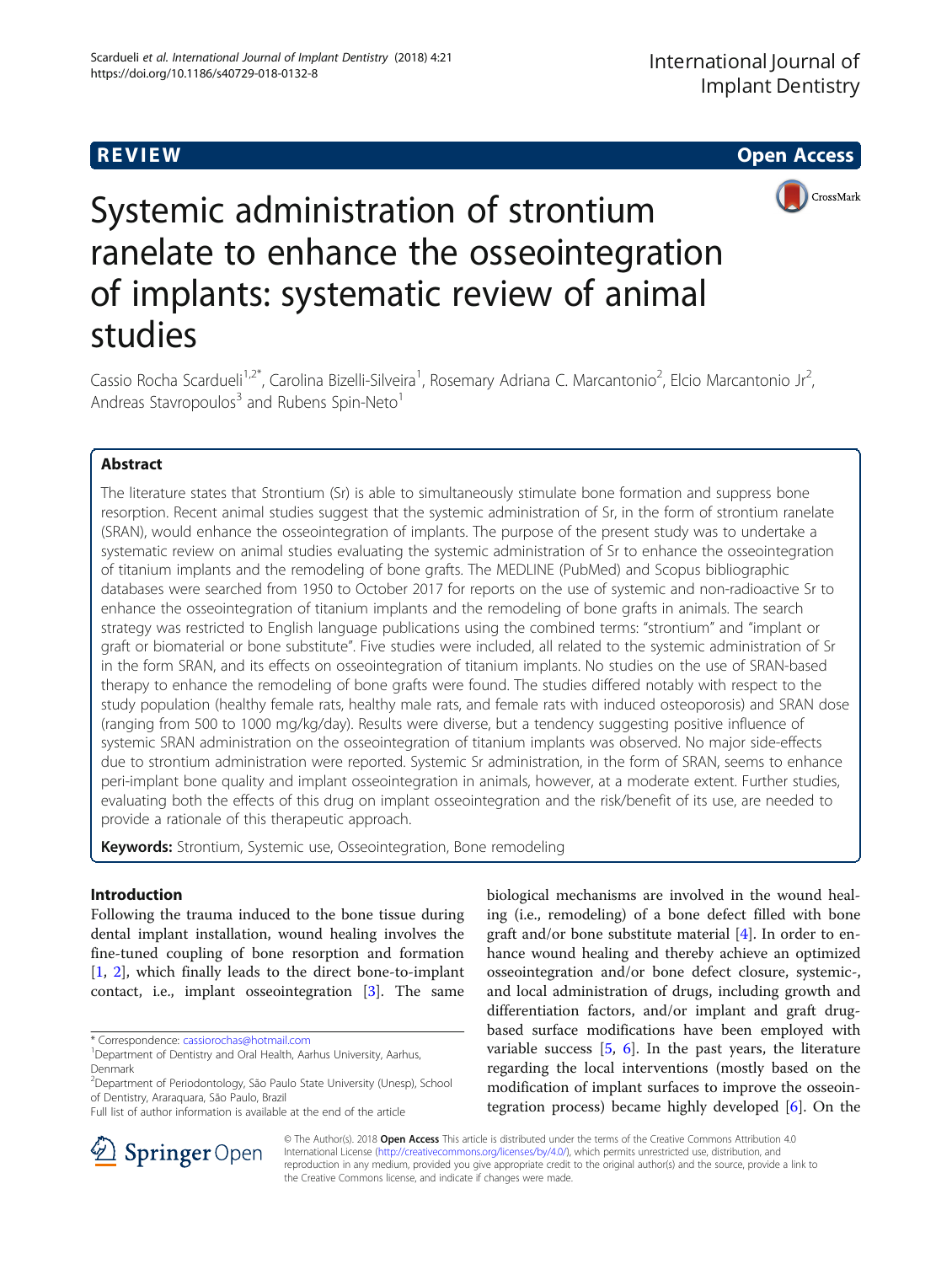other hand, the additional effect of systemic therapies supplementing such local modification factors, although acknowledged, was not developed in a similar manner [[5\]](#page-7-0).

Examples of systemic administration of anabolic and anticatabolic substances include estrogen [[7](#page-7-0)], parathyroid hormone [\[8\]](#page-7-0), and bisphosphonates [[9](#page-7-0), [10\]](#page-7-0). In particular, systemic administration of bisphosphonates, which are widely used for cancer and osteoporosis treatment, is based on the rationale that suppression of bone resorption—achieved by this type of drugs—results in denser peri-implant bone and thereby in larger amounts of bone-to-implant contact [\[11](#page-7-0)]. Indeed, a recent review of animal studies indicated that systemic administration of bisphosphonates enhances implant osseointegration, especially in animals with induced osteoporotic conditions [[12](#page-7-0)]. Nevertheless, the increasing number of reports in recent years of bisphosphonate-related osteonecrosis of the jaws has raised alarm regarding the side-effects of bisphosphonate treatment [\[13\]](#page-7-0) and has led to the search of alternatives to this group of drugs.

Another type of drug recently developed for osteoporosis treatment is strontium (Sr) ranelate (SRAN) [\[14](#page-7-0)–[16](#page-7-0)]. This drug is a salt consisting of two atoms of stable strontium  $(Sr^{2+})$  and an organic acid (Ranelic acid), and it is usually administrated orally [[17,](#page-7-0) [18](#page-7-0)]. Sr ions possess a high affinity to hydroxyapatite (HA) [\[19\]](#page-7-0), and in contrast to bisphosphonates that decrease bone resorption, Sr exerts a dual action, i.e., it is able to simultaneously stimulate bone formation and suppress bone resorption [[17](#page-7-0), [20,](#page-7-0) [21\]](#page-7-0). This has been demonstrated in both animal- (by means of bone mineral content analysis [\[22\]](#page-7-0), dualenergy X-ray absorptiometry [[23](#page-7-0)], and histomorphometric assessment [\[24\]](#page-8-0)), and clinical studies (by means of microtomography and histomorphometric assessment) [[25](#page-8-0)]. Further, relatively recent reports from animal studies suggest that the systemic administration of Sr would enhance the osseointegration of implants.

Thus, the aim of this review was to undertake a systematic review of the literature on the available evidence—deriving from animal studies—on the systemic administration of non-radioactive Sr to enhance the osseointegration of titanium implants and/or the bone regeneration (i.e., remodeling) in association with bone grafting techniques.

# Material and methods

This review was executed in accordance with PRISMA (Preferred Reporting Items for Systematic Reviews and Meta-Analyses) [\[26](#page-8-0)], and the Cochrane Handbook for Systematic Reviews of Interventions [\[27](#page-8-0)].

#### Criteria for considering studies for this review

Animal studies in which the methodology/results included parameters regarding the use of systemic administration of non-radioactive Sr to enhance the

osseointegration of implants and/or the remodeling of bone (and bone substitute materials) grafts qualified for inclusion. Retrieval of information focused on (1) the used posology (dose and timing), (2) the type of treatment, (3) the assessed outcome, and (4) the side effects of the treatment. Studies which failed reporting one or more of these four topics still qualified for inclusion, but the missing information was acknowledged as nondeclared.

# Search strategy for identification of studies Electronic search

The MEDLINE (Medical Literature Analysis and Retrieval System Online, via PubMed) and Scopus databases were searched until October 2017 for studies evaluating the use of systemic non-radioactive Sr to enhance to enhance the osseointegration of titanium implants and the remodeling of bone grafts. The search strategy was restricted to English language publications using the combined terms: (strontium) and (implant or graft or biomaterial or bone substitute). Systematic reviews, reviews, and case reports were immediately excluded.

#### Hand-searching

#### Unpublished data and hand-searching

Unpublished data were sought by searching a database listing unpublished studies (OpenGray[-www.opengrey.](http://www.opengrey.eu) [eu](http://www.opengrey.eu)). A manual search was additionally conducted based on the reference lists of the selected papers. Further, electronic databases of the following journals, which were considered important to this review, were separately manually searched: Clinical Oral Implants Research, Bone, International Journal of Implant Dentistry, Osteoporosis International, Journal of Periodontology, Journal of Clinical Periodontology, Journal of Dentistry, Dentomaxillofacial Radiology, and Oral Surgery, Oral Medicine, Oral Pathology and Oral Radiology. Further, the bibliographic references of the included studies were also sought for possible relevant studies.

Titles, abstracts, and full texts of the search results were independently screened in duplicate by three reviewers (CRS, CBS, and RSN). When there was a disagreement, the reviewers discussed the study and reached consensus.

### Study selection and data extraction

Three independent researchers (CRS, CBS, and RSN) conducted data extraction and validity assessment of the studies that met the inclusion criteria. Data was extracted focusing on the animal model, study groups, treatment start, duration of the treatment, period of examination, implant specification, evaluation methods, and results (outcomes), according to what was reported in each study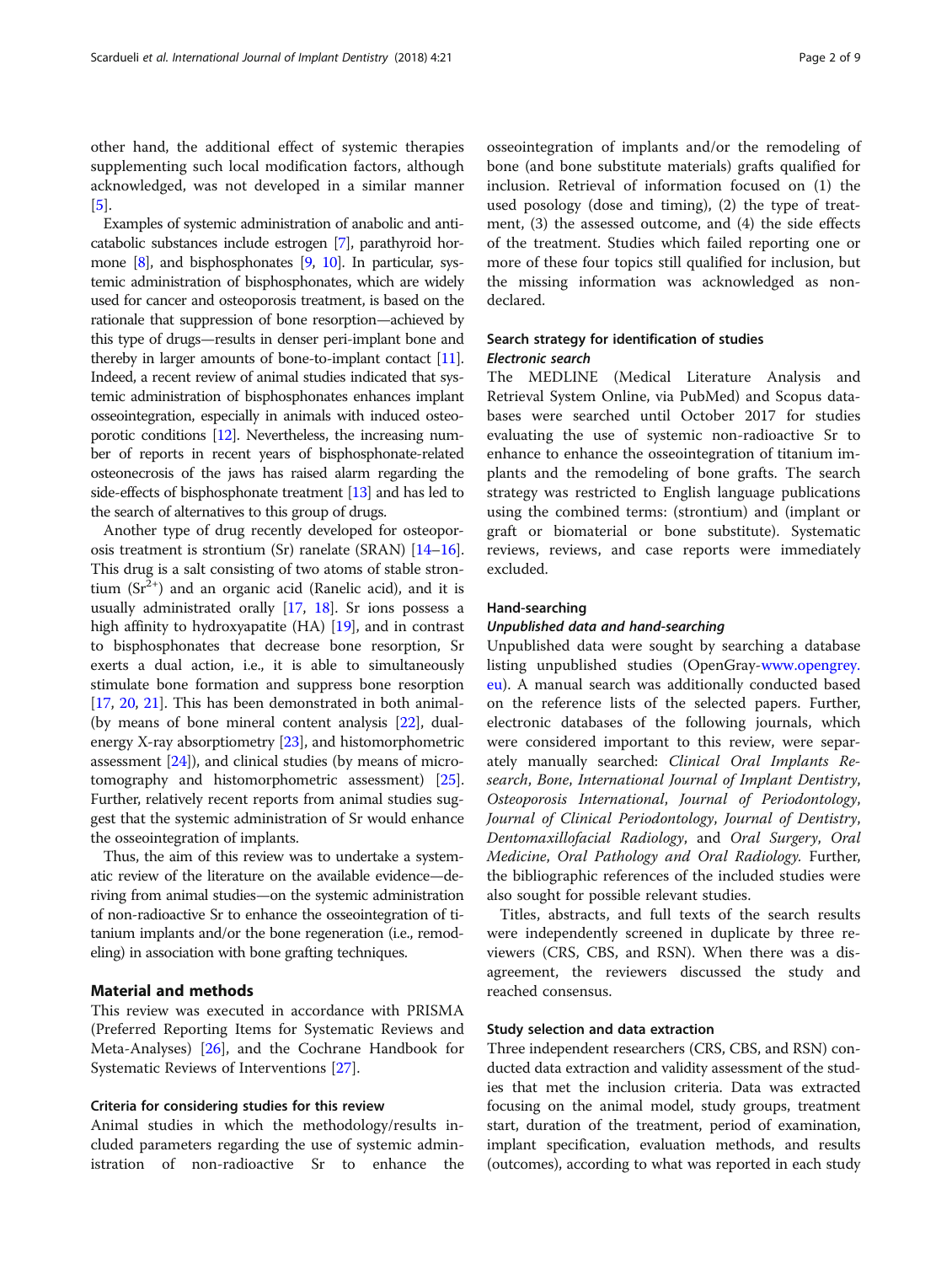(i.e., histomorphometry, biomechanical, microtomography, and serum analysis).

#### Study outcomes

Any qualitative and/or quantitative bone-related parameters which could explain the effects of the systemic administration of non-radioactive Sr on bone tissue of the animals, determining if and how this substance interacts with the bone tissue and bone-tissue regeneration, were included as relevant outcomes.

# Quality assessment and risk of bias of included studies

Quality assessment of the studies was made according to SYRCLE's risk of bias tool for animal studies [[28](#page-8-0)]. All ten domains (sequence generation, baseline characteristics, allocation concealment, random housing, performance blinding, random outcome assessment, detection blinding, incomplete outcome data, selective outcome reporting, and other sources of bias) of SYRCLE's tool were individually evaluated in terms of the risk of bias (no summary scores for the studies were included). Three reviewers (CRS, CBS, and RSN) independently assessed the studies for their quality. When there was a disagreement regarding the assessed data, a consensus meeting was carried out.

# Review

# Search results

The initial search for publications yielded 578 titles in MEDLINE (PubMed) database, and 152 in Scopus database. After duplicates were removed, there were a total of 553 titles to be screened. After initial screening, using the abstracts and key words, 37 publications remained (31 from PubMed and 6 from Scopus), that potentially met the inclusion criteria. Hand-searching did not reveal any additional publications. After full-text reading, publications which did not fulfill the inclusion criteria were excluded. From the selected full-texts, the main reason for exclusion was the methodology based on the local delivery of Sr, instead of its systemic use.

Finally, five studies reporting on the impact of systemic administration of Sr on the osseointegration of titanium implants were identified as eligible to be included in this systematic review. No additional publications were found from the bibliographic references of the included studies. No information on the use of systemic administration of strontium to enhance the remodeling of bone or bone substitute materials following grafting procedures were found. The study selection procedure is presented in the PRISMA flowchart (Fig. [1\)](#page-3-0).

# Study outcomes

Tables [1](#page-4-0) and [2](#page-5-0) show the information retrieved from the included studies. The studies differed notably with respect to the study population, Sr dose, time-point of

medication start, duration of the treatment and period of evaluation, implant specification, and the methods.

In one of the studies included in the present review, including healthy female rats, SRAN at a dose of 625 mg/kg/day induced 33.9% higher pull-out strength values, improved trabecular bone microarchitecture (bone volume/total volume, trabecular thickness, structure model index, and connectivity), bone biomechanical characteristics, and bone-to-implant contact, compared with a control  $(C)$  group  $[29]$  $[29]$ .

In another study, including healthy male rats, SRAN at a dose of 800 mg/kg/day did not lead to higher implant pullout values, but showed increased bone volume fraction, trabecular number, and decreased trabecular separation compared with the control group, based on microtomographic and histomorphometric findings. Further, SRAN was not able to significantly enhance implant pull-out values when compared to the treatment with bisphosphonates (alendronate) of 4 and 8 weeks  $[30]$  $[30]$ .

In three studies from the same research group, female rats with ovariectomy-induced (OVX) osteoporosis were included [\[31](#page-8-0)–[33\]](#page-8-0). Although the same research group performed the studies, the results were based on diverse animal populations, as it can be inferred from the studies. Rats receiving a high dose of SRAN (SRAN $_{H}$ , 1000 mg/kg/day) showed an increased ratio between bone and total voxels in direct contact to the implant (1.9-fold) compared with a non-supplemented OVX group. Similar trends were observed regarding trabecular thickness (by 1.2-fold), bone volume/tissue volume (by 1.1-fold), trabecular number (by 90%), and connectivity density (by 85.1%), evaluated by microtomography. In fact, the  $Ovx + SRAN<sub>H</sub>$  group showed similar or even statistically significantly better values regarding the above-mentioned parameters when compared with a non-osteoporotic group, while the improvements induced with a smaller dose of SRAN (SRAN<sub>L</sub>, 500 mg/kg/day) did not reach statistical significance [\[32](#page-8-0)] compared with the control group. However,  $SRAN<sub>L</sub>$  animals showed improved implant osseointegration (as assessed by microtomography and histomorphometric evaluation) compared to a non-supplemented OVX group [[33](#page-8-0)], but did not enhance bone-quality-related parameters when compared with a group receiving bisphosphonates (zolendronated and alendronate) [\[31](#page-8-0)]. Animals receiving bisphosphonates, however, showed significantly increased bone mineral density, and bone-to-implant contact and implant push-out values, when compared with a nonsupplemented OVX group [\[31\]](#page-8-0).

### Quality assessment and risk of bias

According to SYRCLE's risk of bias tool for animal studies [[28\]](#page-8-0), the studies were classified in relation to the risk of bias regarding their selection, performance, detection,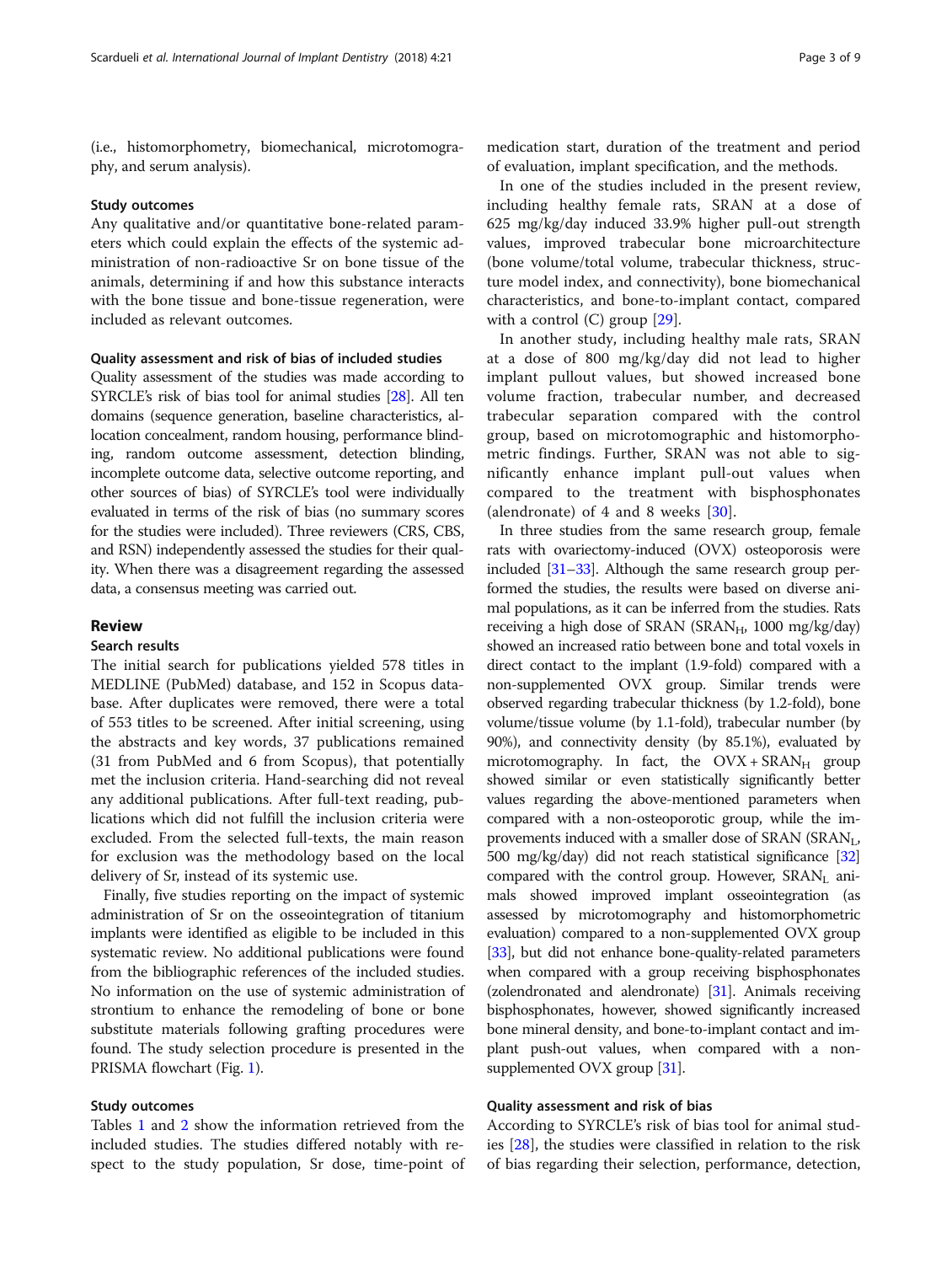<span id="page-3-0"></span>

attrition, and reporting characteristics. All studies successfully met the criterion of not reporting their outcomes in a selective manner, and all proposed aims and elaborated hypotheses were adequately addressed in the results and discussion sessions of the papers. On the other hand, most studies were unclear regarding relevant steps, e.g., the housing of the animals, allocation concealment of the animals, whether outcome assessment was blinded, and whether incomplete outcome data existed and were not reported. Another possible source of bias may be the lack of consistent reporting regarding selection and justification of the posology of Sr supplementation. All these parameters represent relevant biases regarding the findings of the selected studies. The overall scoring for the included studies is presented in Table [3.](#page-5-0)

# Discussion

# Mechanism of action

Sr is a metabolic trace element closely related to calcium.  $Sr^{2+}$  ions are incorporated into bone by two main

mechanisms: (a) a rapid uptake mechanism, dependent on osteoblast activity, whereby  $Sr^{2+}$  becomes absorbed via ion exchange processes with  $Ca^{2+}$  or binding to osteoid proteins, and (b)  $Sr^{2+}$  ions incorporate into the crystal lattice of the bone mineral phase. [[34\]](#page-8-0) When  $Sr^{2+}$ is present in higher levels than those required for normal cell physiology, it induces pharmacological effects on bone, through the activation of diverse cellular pathways [\[34\]](#page-8-0).

Systemic use of non-radioactive Sr has showed promising results regarding the treatment of bone pathologies, such as osteoporosis and osteoarthritis [[35](#page-8-0)–[37\]](#page-8-0), as it directly and positively interferes with bone mass, quality, and strength [[38](#page-8-0)]. Further, in vitro studies have shown that Sr has the ability to increase bone formation [\[39,](#page-8-0) [40](#page-8-0)] while inhibiting osteoclast differentiation [\[41](#page-8-0)]. This dual action on bone remodeling, distinguishes Sr from the other traditional anti-osteoporotic agents, which either increase bone formation (intermittent parathyroid hormones) or inhibit bone resorption (bisphosphonates) [[42](#page-8-0)]. Several mechanisms have been discussed for how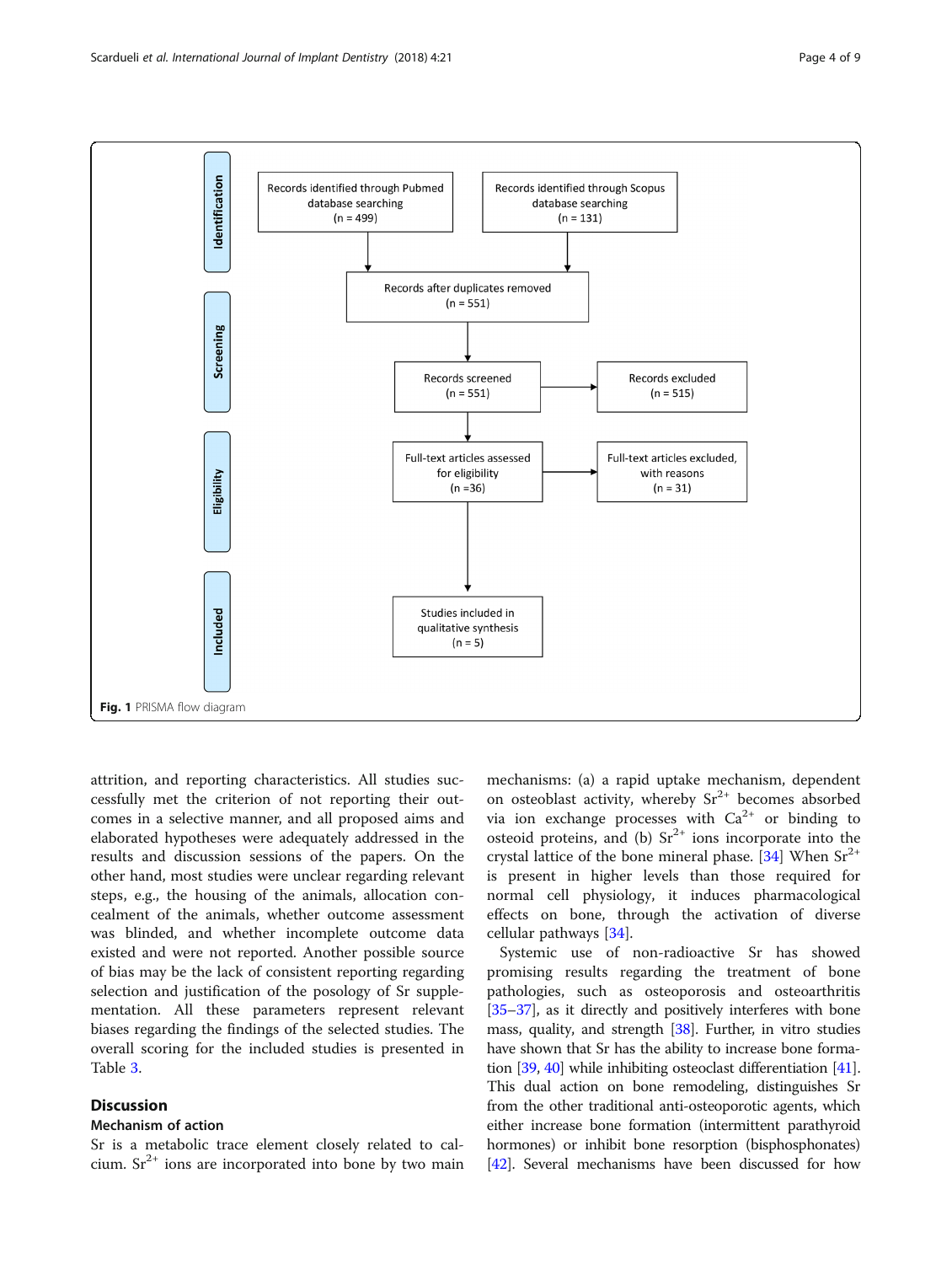<span id="page-4-0"></span>

| evaluation methods                |                 |                                                                                                                                                                                                                                                                                                                                                                                                                                                                                                                                                                                                                                             |                                                                                                                         |                                                              |                                                                                                                                             |                                                                                                                                  |
|-----------------------------------|-----------------|---------------------------------------------------------------------------------------------------------------------------------------------------------------------------------------------------------------------------------------------------------------------------------------------------------------------------------------------------------------------------------------------------------------------------------------------------------------------------------------------------------------------------------------------------------------------------------------------------------------------------------------------|-------------------------------------------------------------------------------------------------------------------------|--------------------------------------------------------------|---------------------------------------------------------------------------------------------------------------------------------------------|----------------------------------------------------------------------------------------------------------------------------------|
| Study                             |                 | Sample characteristics                                                                                                                                                                                                                                                                                                                                                                                                                                                                                                                                                                                                                      |                                                                                                                         |                                                              |                                                                                                                                             |                                                                                                                                  |
|                                   | Animal<br>model | Study groups                                                                                                                                                                                                                                                                                                                                                                                                                                                                                                                                                                                                                                | Treatment<br>start                                                                                                      | Duration of the<br>treatment and<br>examination<br>period of | Implant specification                                                                                                                       | Evaluation methods                                                                                                               |
| et al. 2010<br>Maimoun<br>[29]    | Female<br>rats  | SRAN: 625 mg/kg of strontium ranelate, for 8 weeks<br>C: 0.5% carboxymethylcellulose aqueous solution<br>a week,<br>following implantation (gavage, 5 days<br>(gavage, 5 days a week, n = 15)<br>$n = 15$                                                                                                                                                                                                                                                                                                                                                                                                                                   | 5                                                                                                                       | 8 weeks                                                      | inserted in the tibial methaphysis,<br>sand-blasted, acid-etched surface,<br>$1.0 \times 4.1$ mm pure titanium, with<br>bilaterally         | mechanical test, and nanoinden<br>Microtomography, pull-out bio<br>tation tests                                                  |
| 2010 [32]<br>Li et al.            | Female<br>rats  | implantation, plus special diet providing 1000 mg/kg/day<br>OVX + SRANL: bilateral ovariectomy 12 weeks before<br>implantation, plus special diet providing 500 mg/kg/day<br>weeks before<br>C <sub>5</sub> ; sham operation as a control group, and did not<br>of strontium ranelate after implantation (n = 10)<br>of strontium ranelate after implantation ( $n = 10$ )<br>OVX: bilateral ovariectomy 12 weeks before<br>OVX + SRAN <sub>H</sub> : bilateral ovariectomy 12<br>receive any drug treatments ( $n = 10$ )<br>implantation $(n = 10)$                                                                                       | day of implantation<br>Started on the                                                                                   | 12 weeks                                                     | 1.8 × 3.5 mm, sand-blasted and with<br>sprayed HA-coating, inserted in the<br>tibiae, unilaterally                                          | Microtomography, push-out bio<br>mechanical test                                                                                 |
| 2012 [33]<br>Li et al.            | Female<br>rats  | OVX: bilateral ovariectomy, 12 weeks before implantation<br>implantation, plus special diet providing 625 mg/kg/day<br>OVX + SRAN: bilateral ovariectomy 12 weeks before<br>of strontium ranelate after implantation $(n = 10)$<br>$(n = 10)$                                                                                                                                                                                                                                                                                                                                                                                               | day of implantation<br>Started on the                                                                                   | 12 weeks                                                     | titanium, machined and grit-blasted<br>1.2 × 10.0 mm commercially pure<br>with aluminum oxide, inserted in<br>the distal femur, bilaterally | and push-out biomechanical test<br>histomorphometric (BA and BIC),<br>serum analysis (OCN and TRAP),<br>Microtomography,         |
| Linderbäck<br>et al. 2012<br>[30] | Male<br>rats    | SRAN: special diet containing 800 mg/kg/day strontium<br>BP <sub>A</sub> : 20 µg/kg/day subcutaneous alendronate, three<br>C: normal diet $(n = 20)$<br>times a week $(n = 20)$<br>ranelate $(n = 20)$                                                                                                                                                                                                                                                                                                                                                                                                                                      | 24 h after implantation<br>started on the day of<br>started within<br>implantation<br>BP <sub>A</sub> group<br>SR group | 4 and 8 weeks                                                | polymethyl methacrylate (PMMA)<br>1.6 × 2.5 mm stainless steel and<br>screws, inserted in the tibial<br>methaphysis, bilaterally            | Microtomography, pull-out bio<br>metric analysis (BA), and bone<br>mechanical test, histomorpho<br>mineral analyses (ash weight) |
| Chen et al.<br>2013 [31]          | Female<br>rats  | OVX+SRAN: bilateral ovariectomy 4 weeks before implantation,<br>OVX+BP <sub>A</sub> : bilateral ovariectomy 4 weeks before implantation,<br>single dose of zoledronic acid 0.1 mg/kg intravenous ( $n = 11$ )<br>OVX+BP <sub>2</sub> : bilateral ovariectomy 4 weeks before implantation,<br>OVX: bilateral ovariectomy 4 weeks before implantation,<br>and did not<br>and did not receive any drug treatments (n = 11)<br>strontium ranelate 500 mg/kg/day orally ( $n = 12$ )<br>$\supseteq$<br>C <sub>5</sub> : sham operation as a control group,<br>alendronate 7 mg/kg/week orally (n = 1<br>receive any drug treatments ( $n = 12$ ) | implantation<br>1 week after                                                                                            | 12 weeks<br>11 and                                           | inserted in the tibial methaphysis,<br>1.0 × 10.0 mm titanium plasma-<br>sprayed with hydroxyapatite,<br>bilaterally                        | Bone mineral density, histological<br>analysis, and push-out biomech<br>anical test                                              |

Table 1 Included studies and sample characteristics. Animal model, study groups, treatment start point and its duration, period of evaluation, implants specification, and Table 1 Included studies and sample characteristics. Animal model, study groups, treatment start point and its duration, period of evaluation, implants specification, and

C<sub>s</sub> sham operation as a control positive group, C control, SRAN stroatiectomy, SRAN<sub>L</sub> strontium canelate high and high dose, BP bisphosphonate, BP<sub>A</sub> alendronate, BP<sub>Z</sub><br>zolendronate, nd non declared  $\epsilon_{\rm S}$ sham operation as a control positive group, C control, SRAN strontium ranelate, OVX ovariectomy, SRANL strontium ranelate low dose, SRANH, strontium ranelate high dose, BP bisphonate, BP, alendronate, BP $_Z$ zolendronate, nd non declared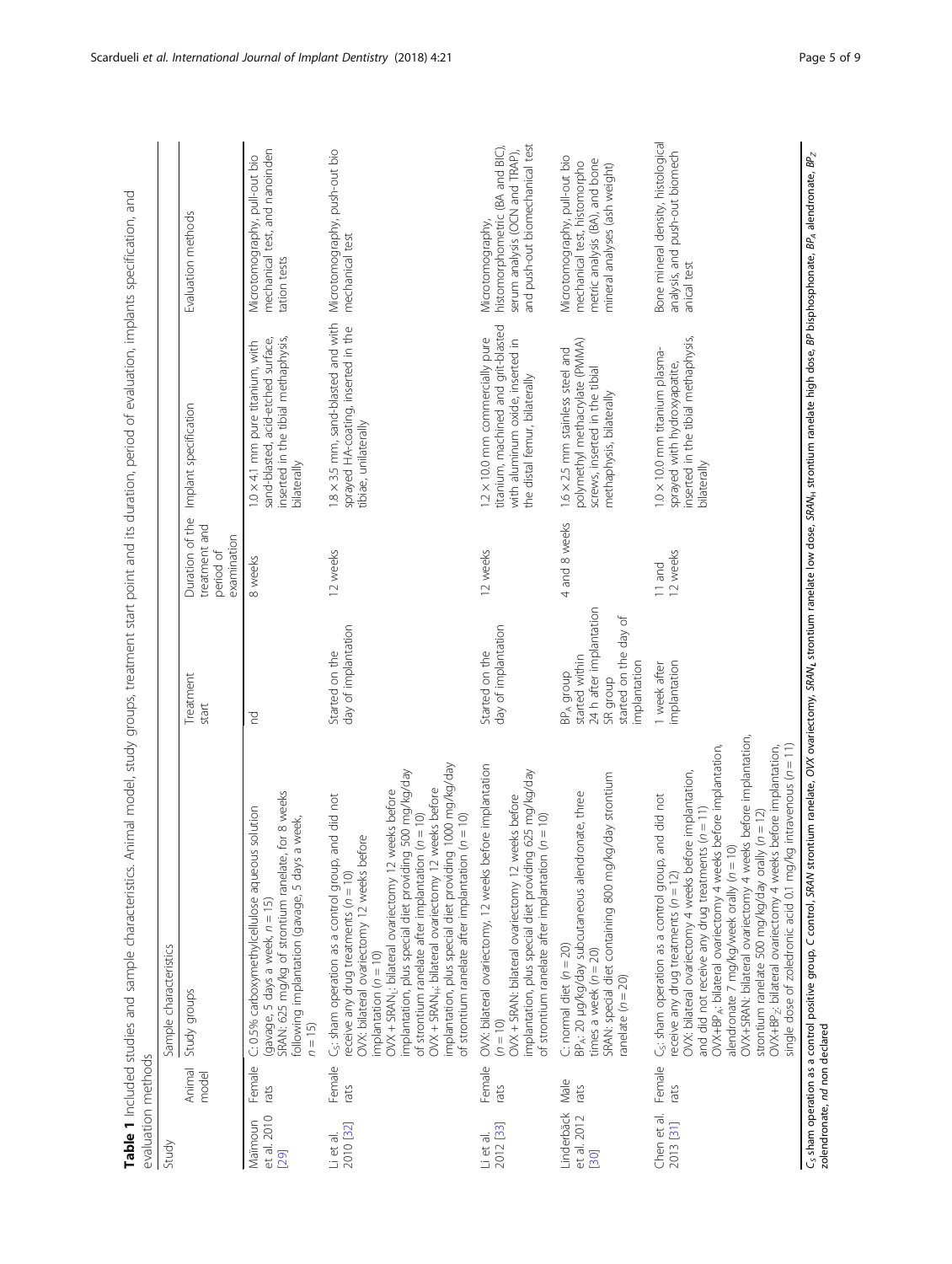<span id="page-5-0"></span>

| Table 2 Included studies and the evaluation methods employed, together with major outcomes for each method |  |  |
|------------------------------------------------------------------------------------------------------------|--|--|
|------------------------------------------------------------------------------------------------------------|--|--|

| Study                            |                                         | Tests and overall results           |                                            |                                                                              |                                                                          |                                                                               |  |
|----------------------------------|-----------------------------------------|-------------------------------------|--------------------------------------------|------------------------------------------------------------------------------|--------------------------------------------------------------------------|-------------------------------------------------------------------------------|--|
|                                  | Bone mineral<br>density                 | Histomorphometric Biomechanical     |                                            | MicroCT                                                                      | Nanoindentation                                                          | Serum<br>analysis                                                             |  |
| Maïmoun et al. 2010 [29]         |                                         |                                     | SRAN > C                                   | SRAN > C<br>(trabecular bone<br>microarchitecture<br>and BIC)                | SRAN > C<br>(elastic modulus,<br>tissue hardness,<br>and working energy) |                                                                               |  |
| Li et al. 2010<br>$[32]$         |                                         |                                     | $OVK + SR_H = C_S$<br>$OVX + SRAN_1 > OVX$ | $OVX + SRAN_H > C_S >$<br>$OVX + SRAN_1 > OVX$                               |                                                                          |                                                                               |  |
| Li et al. 2012<br>$[33]$         |                                         | $OVX + SRAN > OVX$<br>(BIC and BA)  | $OVX + SRAN > OVX$                         | $OVX + SRAN > OVX$                                                           |                                                                          | $OVX + SRAN$<br><b>OVX</b><br>(OCN)<br>$OVX + SRAN <$<br><b>OVX</b><br>(TRAP) |  |
| Linderbäck et al. 2012<br>$[30]$ | $BP_A > SRAN=C$<br>(4 and 8 weeks)      | $BP_A > SRAN=C$<br>(4 and 8 weeks)  | $BP_A > SRAN=C$<br>(4 and 8 weeks)         | $BP_A > SRAN = C$<br>(around implant)<br>$BP_A > SRAN > C$<br>(growth plate) |                                                                          |                                                                               |  |
| Chen et al.<br>2013 [31]         | $BP_7 = C_5 > BP_A$<br>$=$ SRAN $>$ OVX | $BP_7 = C_5 > BP_4 =$<br>SRAN > OVX | $BP_7 = C_5 > BP_A =$<br>SRAN > OVX        |                                                                              |                                                                          |                                                                               |  |

 $C_5$  sham operation as a control positive group, C control, SRAN strontium ranelate, OVX ovariectomy, SRAN<sub>L</sub> strontium ranelate low dose, SR<sub>H</sub> strontium ranelate high dose, BP bisphosphonate, BP<sub>A</sub> alendronate, BP<sub>Z</sub> zolendronate, BIC bone contact implant, BA bone area, OCN osteocalcin, TRAP tartrate-resistant acid phosphatase

systemic Sr-based therapy enhances bone formation [[43](#page-8-0)–[46\]](#page-8-0). Sr might activate the calcium-sensing (or another functionally different cation-sensing) receptor on osteoblasts, thereby leading to enhanced bone matrix production [[46\]](#page-8-0). Another plausible mechanism is that Sr induces prostaglandin production and cyclooxygenase expression, thereby increasing osteoblastic differentiation [[44\]](#page-8-0). Further, Sr might interact with

fibroblast growth factor receptors, thereby increasing osteoblast synthetic activity [[43\]](#page-8-0). At last, Sr also interacts with the mitogen-activated protein kinase (MAPK) signaling pathway, enhancing the differentiation of mesenchymal stem cells in osteogenic cells [\[45](#page-8-0)]. In regard with interfering with bone resorption, Sr enhances osteoprotegerin (OPG) expression in osteoblasts [[40,](#page-8-0) [47](#page-8-0), [48](#page-8-0)] thereby reducing osteoclastogenesis [[42\]](#page-8-0).

Table 3 Assessment of risk of bias using SYRCLE's tool

| Risk of bias                | Study |               |               |                                                                                                                    |   |  |  |
|-----------------------------|-------|---------------|---------------|--------------------------------------------------------------------------------------------------------------------|---|--|--|
|                             |       |               |               | Maïmoun et al. 2010 [29] Li et al. 2010 [32] Li et al. 2012 [33] Linderbäck et al. 2012 [30] Chen et al. 2013 [31] |   |  |  |
| Selection                   |       |               |               |                                                                                                                    |   |  |  |
| Sequence generation         |       |               |               |                                                                                                                    |   |  |  |
| Baseline characteristics    |       |               |               |                                                                                                                    |   |  |  |
| Allocation concealment      | U     |               |               | U                                                                                                                  | U |  |  |
| Performance                 |       |               |               |                                                                                                                    |   |  |  |
| Random housing              | U     | $\cup$        |               | U                                                                                                                  | U |  |  |
| Blinding                    | U     |               |               |                                                                                                                    | U |  |  |
| Detection                   |       |               |               |                                                                                                                    |   |  |  |
| Random outcome assessment U |       | $\Box$        |               | U                                                                                                                  | U |  |  |
| Blinding                    | U     | $\vert \vert$ |               | U                                                                                                                  | U |  |  |
| Attrition                   |       |               |               |                                                                                                                    |   |  |  |
| Incomplete outcome data     | U     | $\cup$        | $\vert \vert$ | U                                                                                                                  | U |  |  |
| Reporting                   |       |               |               |                                                                                                                    |   |  |  |
| Selective outcome reporting |       |               |               |                                                                                                                    |   |  |  |
| Other sources of bias       | H     | Н             | Н             | Н                                                                                                                  | Н |  |  |

 $L$  low risk of bias,  $H$  high risk of bias,  $U$  unclear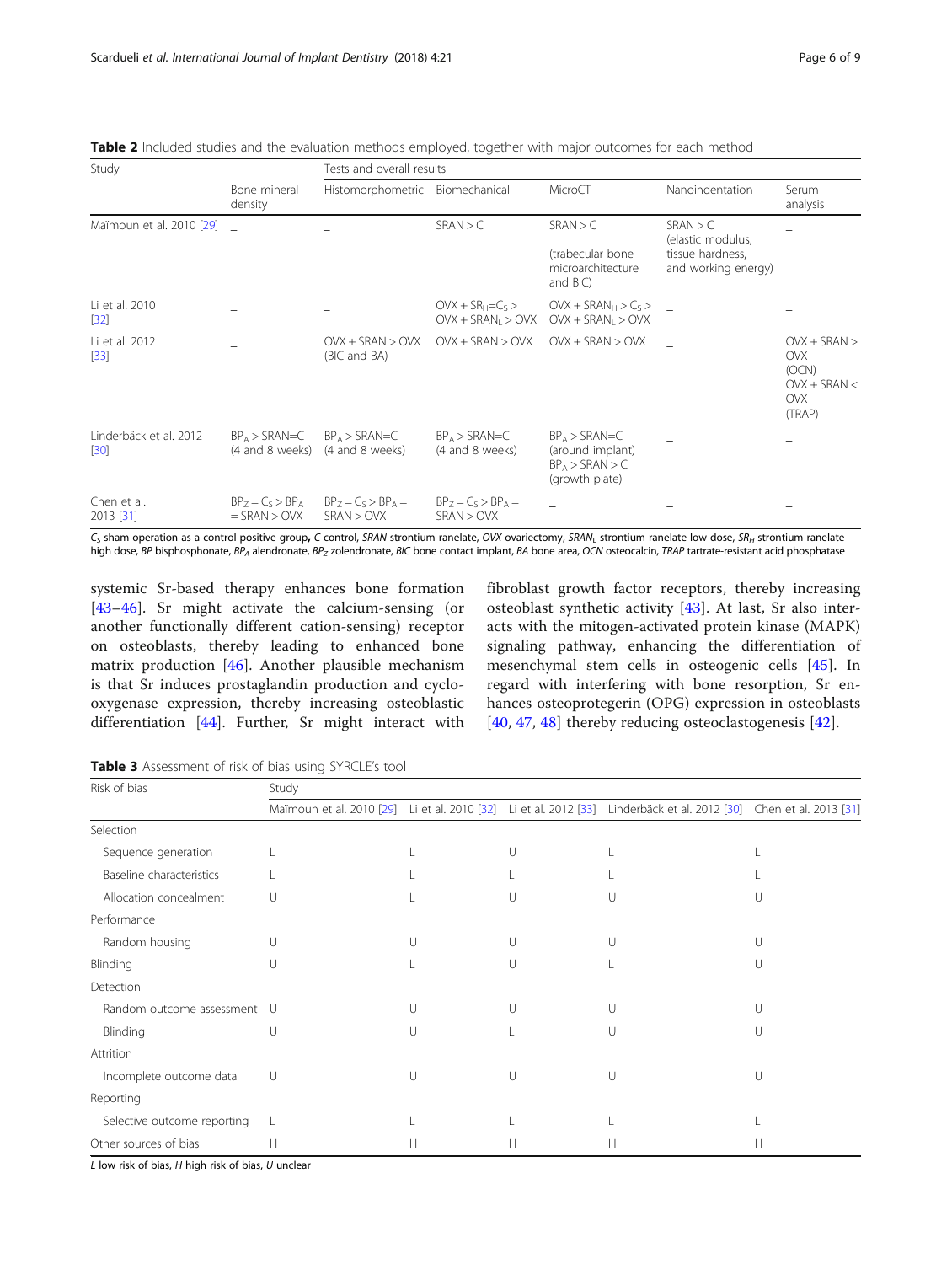Based on this dual effect, studies have suggested the use of Sr as an adjunct therapy in situations where enhanced bone tissue formation is needed [\[24,](#page-8-0) [46](#page-8-0), [49](#page-8-0)]. One could hypothesize that any event dependent on bone formation, such as the osseointegration of implants, could benefit of strontium supplementation, i.e., osseointegration is enhanced due to improved bone formation rate and bone quality surrounding the implants  $[1, 2]$  $[1, 2]$  $[1, 2]$  $[1, 2]$ .

#### Sr and implant osseointegration

All studies included in this review tested the hypothesis that non-radioactive Sr supplementation would enhance implant osseointegration. Overall, the results of the included studies suggest that the systemic Sr administration enhances peri-implant bone quality and implant osseointegration, however to a moderate extent. Positive results regarding implant osseointegration and the quality of peri-implant bone tissue, as evaluated by various methods (microtomography, histomorphometry, biomechanical, nanoindentation, and serum analysis) were observed in studies with both osteoporotic and healthy animals [[29](#page-8-0), [30,](#page-8-0) [32,](#page-8-0) [33](#page-8-0)]. However, the effect of Sr was not as pronounced as that achieved with systemic administration of bisphosphonates [\[30](#page-8-0), [31\]](#page-8-0). As mentioned, systemic administration of bisphosphonates is known to lead to denser peri-implant bone, larger amounts of bone-to-implant contact, and overall enhancement of osseointegration-related parameters [\[11](#page-7-0), [12,](#page-7-0) [50](#page-8-0)]. However, the reports on bisphosphonate-related osteonecrosis affecting the jaws [\[13\]](#page-7-0) have practically removed these drugs from the group of possible alternatives for enhancing osseointegration [[51](#page-8-0)].

In the present review, Sr was always used in the form of SRAN. In contrast to what is reported for bisphosphonates, no reports of major side-effects due to the SRAN treatment were found in the literature. However, it is relevant to mention that the literature is limited regarding the risks and pitfalls associated to systemic SRAN therapy. In fact, one population study conducted in France showed that osteoporotic patients with a history of venous thromboembolism presented cardiovascular side effects related to SR (104 cases in 39 months) [[52\]](#page-8-0). In the same study, another important side effect, cutaneous toxicity, was mentioned connected to the first few weeks of drug administration. In this context, Sr dosage may be an important issue. SRAN dose in the studies included in the present review varied immensely (from 500 to 1000 mg/kg/day). It is a known fact that the anabolic effects of SR on bone remodeling are dosedependent [[23,](#page-7-0) [24\]](#page-8-0), and indeed the positive effects of SR herein were observed with the higher doses [\[32,](#page-8-0) [33](#page-8-0)]. Clinical studies show efficacy regarding reduction of fracture risk in postmenopausal women with osteoporosis with a SRAN dose of 2 g/day [[53\]](#page-8-0). Thus, a corresponding effective dose in a human adult with 60 kg of body weight would be 30–60 g/day. Despite the fact that high serum levels of strontium are required in rats in order to generate significant anabolic bone response [[54](#page-8-0)], one could consider that if a dose 15 and 30 times higher than the clinical dose would be needed to have an effect on osseointegration, this could lead to toxicity in humans [[55](#page-8-0)–[57\]](#page-8-0). Clearly, this issue deserves further investigation.

The variability in the results of the studies included in this review, may not only relate to SRAN dose, but may somehow relate to differences in the time-period after ovariectomy, before the animals were included in the study, which differed greatly among studies (from 4 to 12 weeks). Although it is already defined in the literature that initial osteoporosis features appear already at 4 weeks after ovariectomy [\[58](#page-8-0)], in not a single study included in this review, were the osteoporotic conditions after ovariectomy confirmed by a specific test [[31](#page-8-0)–[33](#page-8-0)]. Thus, comparison of animals 4 and 12 weeks after ovariectomy in terms of bone architecture characteristics may not be considered optimal, since they represent diverse stages of osteoporotic state  $[58]$ . In the same context, in some studies, SRAN treatment started the same day of implant installation  $[30-33]$  $[30-33]$  $[30-33]$ , while in other studies, treatment started 7 days after implantation [\[31](#page-8-0)]; SRAN treatment duration also varied much from among studies (from 4 to 12 weeks). Considering the fact that implant osseointegration in rats is completed within maximum 8 weeks after installation [[59\]](#page-8-0) and the fact that it is not yet known for how long should SRAN be used before it exerts a measureable effect on bone architecture, differences in the time-point of SRAN treatment start and its duration may have contributed to the variability in the results. Finally, differences in the evaluation methods used in the various studies, ranging from the gold-standard for osseointegration assessment, i.e., histomorphometry, to diverse biomechanical tests, and microtomography that has the inherent drawback of metal artifacts hampering osseointegration evaluation [[60\]](#page-8-0), may have also contributed to the observed variability in the results.

#### Quality assessment and risk of bias

According to SYRCLE's tool for assessing risk of bias [[28\]](#page-8-0), most studies were unclear regarding relevant steps in the selection, performance, detection, and attrition characteristics. On the other hand, there was a low risk for bias related to outcome reporting, so that the conclusions were often and straight-forward related towards the listed aims. Finally, a high risk for other biases, mostly related to inconsistency when defining and reporting the SRAN posology was seen in all included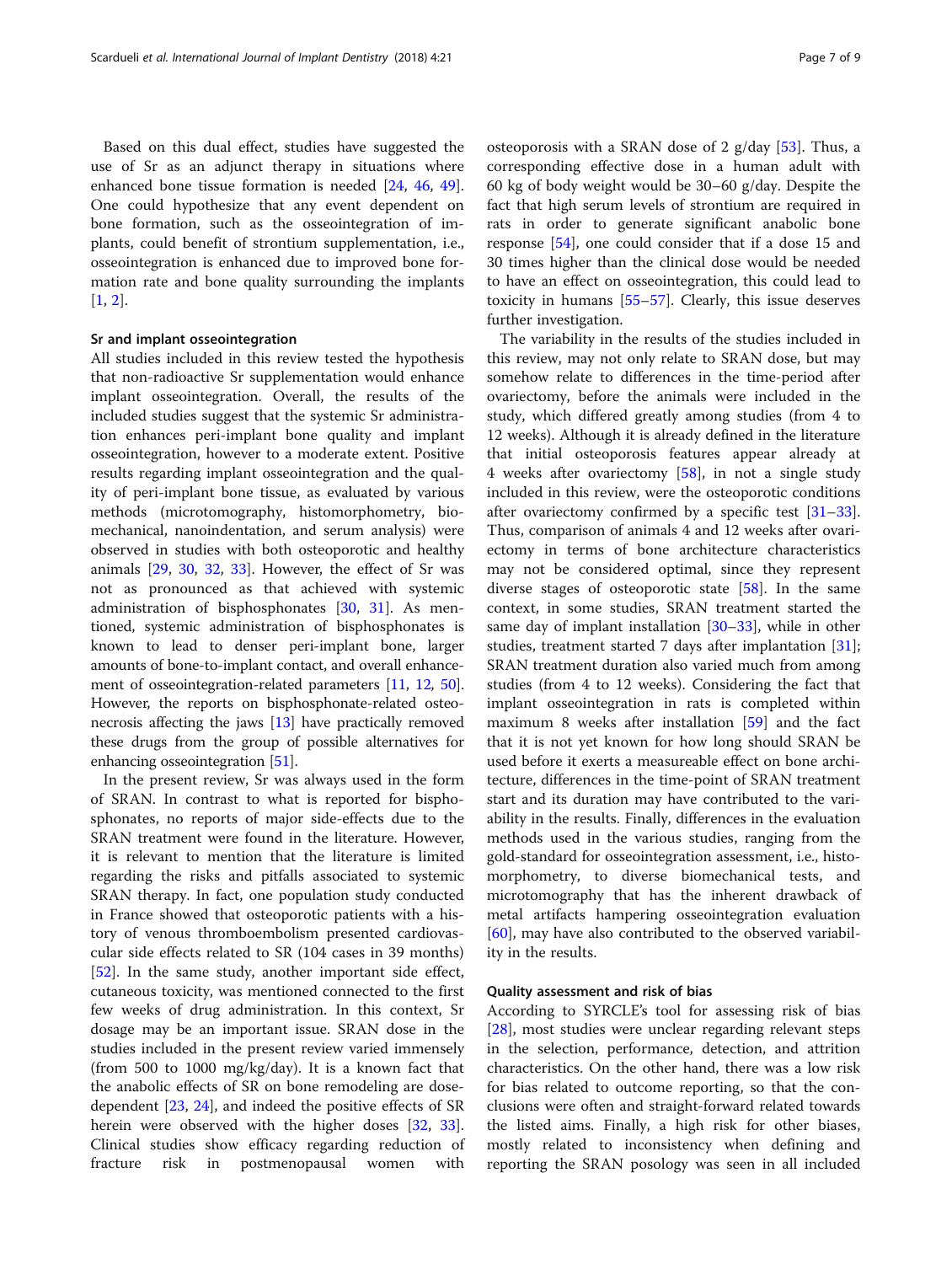<span id="page-7-0"></span>studies, something highly relevant, since it could directly reflect on the results and interfere in the reproducibility of the studies.

# Conclusions

Based on the few studies included in this systematic review, it is possible to state that the systemic administration of Sr, in the form of SRAN, seems to enhance periimplant bone quality and implant osseointegration, however, to a moderate extent. Further studies should focus on standardization of the study designs to properly assess the effects of Sr, including parameters such SRAN dose, administration start point, and duration of administration, further allowing the assessment of potential risks/benefits of SRAN use.

#### Abbreviations

Medline: Medical Literature Analysis and Retrieval System Online; OVX: Ovariectomy; Sr: Strontium; SRAN: Strontium ranelate; SYRCLE: Systematic Review Centre for Laboratory animal Experimentation

#### Funding

This study was financed by the Brazilian agencies CAPES (003628/2015-09) and CNPq (scholarship).

#### Availability of data and materials

This article is distributed under the terms of the Creative Commons Attribution 4.0 International License (<http://creativecommons.org/licenses/by/4.0/>), which permits unrestricted use, distribution, and reproduction in any medium, provided you give appropriate credit to the original author(s) and the source, provide a link to the Creative Commons license, and indicate if changes were made.

#### Authors' contributions

CRS, CBS, and RSN performed the search, conducted the review, and drafted the manuscript. RACM and EM-Jr assisted in assessing the studies, carried out the editing of the manuscript, and helped in the manuscript drafting. AS assisted in designing the systematic review, discussing the findings, and drafting the manuscript. All authors read and approved the final manuscript.

#### Ethics approval and consent to participate

This review was executed in accordance with PRISMA (Preferred Reporting Items for Systematic Reviews and Meta-Analyses), and the Cochrane Handbook for Systematic Reviews of Interventions, and no approval by an ethics committee is demanded.

#### Consent for publication

All participants consented to publish their information details.

#### Competing interests

Cássio Rocha Scardueli, Carolina Bizelli-Silveira, Rosemary Adriana C. Marcantonio, Elcio Marcantonio Jr, Andreas Stavropoulos, and Rubens Spin-Neto declare that they have no competing interests.

#### Publisher's Note

Springer Nature remains neutral with regard to jurisdictional claims in published maps and institutional affiliations.

#### Author details

<sup>1</sup>Department of Dentistry and Oral Health, Aarhus University, Aarhus, Denmark. <sup>2</sup>Department of Periodontology, São Paulo State University (Unesp), School of Dentistry, Araraquara, São Paulo, Brazil. <sup>3</sup>Department of Periodontology, Faculty of Odontology, University of Malmö, Malmö, Sweden.

#### Received: 14 November 2017 Accepted: 23 April 2018 Published online: 17 July 2018

#### References

- 1. Davies JE. Mechanisms of endosseous integration. Int J Prosthodont. 1998; 11:391–401.
- 2. Davies JE. Understanding peri-implant endosseous healing. J Dent Educ. 2003;67:932–49.
- 3. Sakka S, Baroudi K, Nassani MZ. Factors associated with early and late failure of dental implants. J Investig Clin Dent. 2012;3:258–61.
- 4. Bastos AS, Spin-Neto R, Conte-Neto N, Galina K, Boeck-Neto RJ, Marcantonio C, et al. Calvarial autogenous bone graft for maxillary ridge and sinus reconstruction for rehabilitation with dental implants. J Oral Implantol. 2014;40:469–78.
- 5. Dimitriou R, Jones E, McGonagle D, Giannoudis PV. Bone regeneration: current concepts and future directions. BMC Med. 2011;9:66.
- 6. Apostu D, Lucaciu O, Lucaciu GD, Crisan B, Crisan L, Baciut M, et al. Systemic drugs that influence titanium implant osseointegration. Drug Metab Rev. 2017;49:92–104.
- 7. Qi MC, Zhou XQ, Hu J, Du ZJ, Yang JH, Liu M, et al. Oestrogen replacement therapy promotes bone healing around dental implants in osteoporotic rats. Int J Oral Maxillofac Surg. 2004;33:279–85.
- 8. Gabet Y, Muller R, Levy J, Dimarchi R, Chorev M, Bab I, et al. Parathyroid hormone 1-34 enhances titanium implant anchorage in low-density trabecular bone: a correlative micro-computed tomographic and biomechanical analysis. Bone. 2006;39:276–82.
- 9. Li Y, Gao Y, Song G, Liu X, Hu J. Additive effects of estrogen replacement therapy and bisphosphonates on osseointegration of hydroxyapatite-coated titanium screws in ovariectomized rats. Oral Surg Oral Med Oral Pathol Oral Radiol Endod. 2010;109:700–5.
- 10. Viera-Negron YE, Ruan WH, Winger JN, Hou X, Sharawy MM, Borke JL. Effect of ovariectomy and alendronate on implant osseointegration in rat maxillary bone. J Oral Implantol. 2008;34:76–82.
- 11. Rogers MJ, Gordon S, Benford HL, Coxon FP, Luckman SP, Monkkonen J, et al. Cellular and molecular mechanisms of action of bisphosphonates. Cancer. 2000;88:2961–78.
- 12. Vohra F, Al-Rifaiy MQ, Almas K, Javed F. Efficacy of systemic bisphosphonate delivery on osseointegration of implants under osteoporotic conditions: lessons from animal studies. Arch Oral Biol. 2014;59:912–20.
- 13. Polymeri AA, Kodovazenitis GJ, Polymeris AD, Komboli M. Bisphosphonates: clinical applications and adverse events in dentistry. Oral Health Prev Dent. 2015;13:289–99.
- 14. Pemmer B, Hofstaetter JG, Meirer F, Smolek S, Wobrauschek P, Simon R, et al. Increased strontium uptake in trabecular bone of ovariectomized calcium-deficient rats treated with strontium ranelate or strontium chloride. J Synchrotron Radiat. 2011;18:835–41.
- 15. Peng S, Liu XS, Zhou G, Li Z, Luk KD, Guo XE, et al. Osteoprotegerin deficiency attenuates strontium-mediated inhibition of osteoclastogenesis and bone resorption. J Bone Miner Res. 2011;26:1272–82.
- 16. Seeman E, Vellas B, Benhamou C, Aquino JP, Semler J, Kaufman JM, et al. Strontium ranelate reduces the risk of vertebral and nonvertebral fractures in women eighty years of age and older. J Bone Miner Res. 2006;21:1113–20.
- 17. Tournis S. Improvement in bone strength parameters. The role of strontium ranelate. J Musculoskelet Neuronal Interact. 2007;7:266–7.
- 18. Tournis S, Economopoulos D, Lyritis GP. Strontium ranelate: a novel treatment in postmenopausal osteoporosis. Ann N Y Acad Sci. 2006;1092:403–7.
- 19. Likins RC, Posner AS, Kunde ML, Craven DL. Comparative metabolism of calcium and strontium in the rat. Arch Biochem Biophys. 1959;83:472–81.
- 20. Burlet N, Reginster JY. Strontium ranelate: the first dual acting treatment for postmenopausal osteoporosis. Clin Orthop Relat Res. 2006;443:55–60.
- 21. Reginster JY, Sarlet N, Lejeune E, Leonori L. Strontium ranelate: a new treatment for postmenopausal osteoporosis with a dual mode of action. Curr Osteoporos Rep. 2005;3:30–4.
- 22. Marie PJ, Hott M, Modrowski D, De Pollak C, Guillemain J, Deloffre P, et al. An uncoupling agent containing strontium prevents bone loss by depressing bone resorption and maintaining bone formation in estrogendeficient rats. J Bone Miner Res. 1993;8:607–15.
- 23. Ammann P, Shen V, Robin B, Mauras Y, Bonjour JP, Rizzoli R. Strontium ranelate improves bone resistance by increasing bone mass and improving architecture in intact female rats. J Bone Miner Res. 2004;19:2012–20.